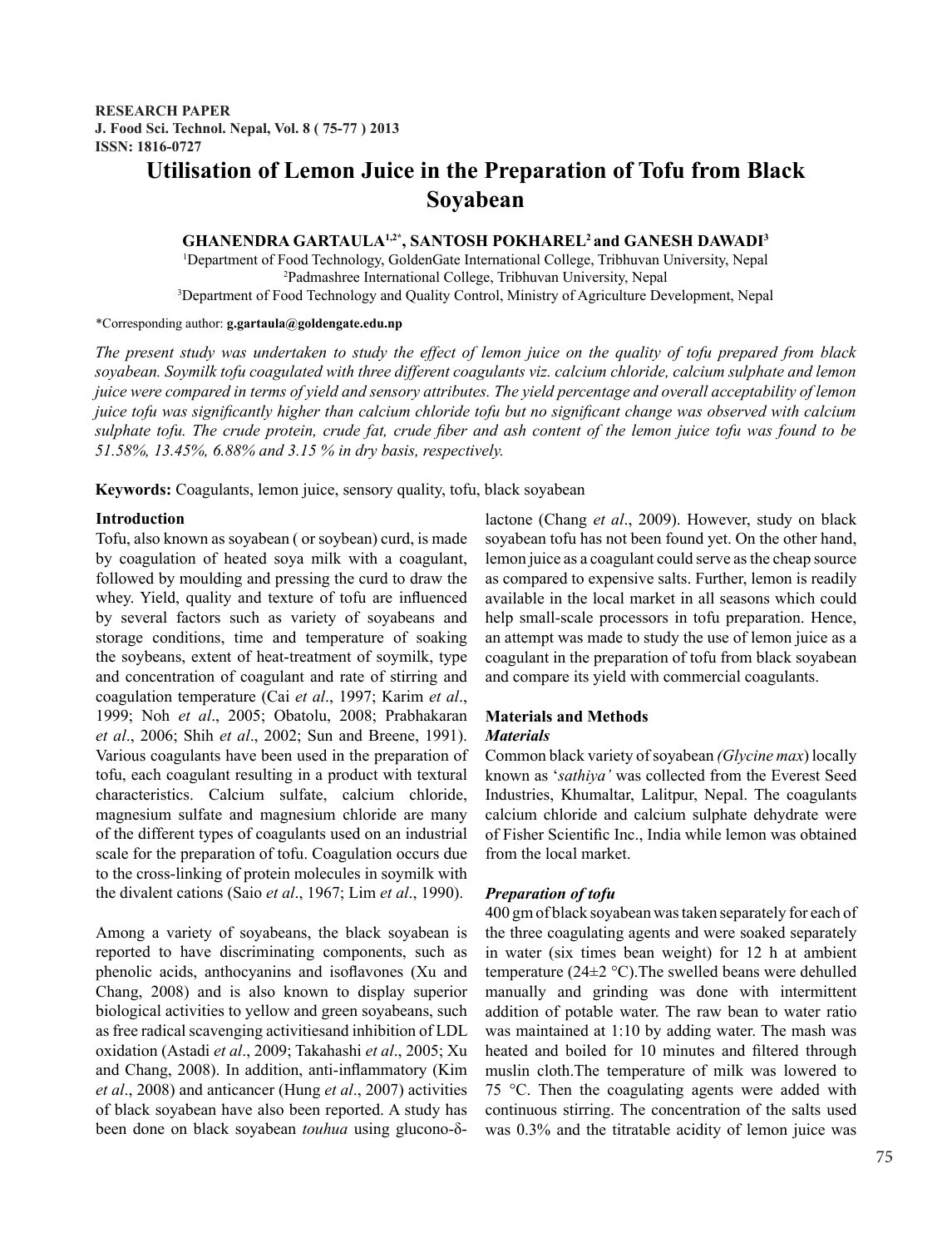5.0%. The resultant curd was transferred to a home-made mould  $(20.3 \times 20.3 \times 18.4 \text{ cm}^3)$  lined with muslin cloth and pressed for 3 h by placing a weight of 8 kg. After pressing, tofu samples were weighed and dipped in 2 % brine.The tofu prepared from calcium chloride, calcium sulphate and lemon were coded as CC-tofu, CS-tofu and LJ-tofu respectively.

### *Yield, sensory and proximate analysis*

The yield of tofu was calculated as the weight of fresh tofu obtained from a specified amount of the soyabean used for its preparation (Prabhakaran *et al*., 2006). Sensory attributes of freshly prepared tofu was done by ten semi-trained panelists. Tests on color, texture, taste and overall acceptance were conducted using a 9-point hedonic scale  $(1=$  dislike extremely,  $9 =$  like extremely) as per Ranganna (2008). Moisture content, crude fat, crude protein and crude fiber were determined as per Ranganna (2008). Carbohydrate was determined by difference. Results were expressed on dry matter basis.

#### *Statistical analysis*

Data were analyzed in triplicates and subjected to the analysis of variance (ANOVA) using Genstat® software. Mean comparisons were made by least significant difference (LSD) test. A significant level was defined as a probability of 0.05 or less.

#### **Results and Discussion**

#### *Yield of tofu*

The yield of tofu varied with the type of coagulants, as shown in Table 1.

**Table 1. Effect of coagulants on yield of tofu**

| Sample  | % Yield             |
|---------|---------------------|
| CC-tofu | $126.61 (4.05)^a$   |
| CS-tofu | $146.66(13.77)^{b}$ |
| LJ-tofu | $147.30(6.34)^{b}$  |

Values are the mean of three determinations. Figures in the parenthesis are the standard deviations

CC calcium chloride coagulated tofu, CS calcium sulphate coagulated tofu, LJ lemon juice coagulated tofu

Different superscripts within the same column are significantly different  $(p<0.05)$ 

The yield percentage of tofu varied from 126.61% to 147.30%. CC-tofu had the least yield and was significantly lower than the yield of CS-tofu and LJ-tofu, the latter being significantly similar. The yields of tofu depend on different factors. Hou *et al*.(1997) reported that the coagulants, stirring speed and stirring time had a significant influence on yield and textural properties of tofu. Hou and Chang (2003) reported that storage time

also influences the yield of tofu. The yield of tofu was also found to be influenced by heating time (Noh *et al*., 2005). In a study by Karim *et al*. (1999), the yield of calcium sulphate coagulated tofu was found to be 140.5 g based on 700 ml soymilk. In the same way, Obatolu (2008) reported the yield of calcium sulphate coagulated tofu to be 565.7 g, and that of lemon juice coagulated tofu to be 477.1 g based on soymilk. In another study, the yield of calcium chloride coagulated tofu was 209.99 g and that of calcium sulphate coagulated tofu was 232.49 g, based on 500 g soymilk (Prabhakaran *et al*., 2006).

#### *Sensory analysis*

Table 2 shows the results of sensory evaluation of tofu for different quality attributes such as color, texture, taste and overall acceptability by a panel using a 9-point hedonic scale.

## **Table 2. Effect of coagulants on the sensory characteristics of tofu**

|         |                   |                   |                   | $O$ v e r a $11$  |
|---------|-------------------|-------------------|-------------------|-------------------|
| Sample  |                   | Color Texture     | Taste             | acceptability     |
| CC-tofu | 6.32 <sup>a</sup> | $673^a$           | 6.10 <sup>a</sup> | 6.50 <sup>a</sup> |
| CS-tofu | 7.20 <sup>b</sup> | $6.35^{b}$        | 685 <sup>b</sup>  | 690 <sup>b</sup>  |
| LJ-tofu | 7.05 <sup>b</sup> | 6.90 <sup>a</sup> | 7.30 <sup>b</sup> | 7.42 <sup>b</sup> |

Values are the mean of three determinations. Different superscripts within the same column are significantly different  $(p<0.05)$ CC calcium chloride coagulated tofu, CS calcium sulphate coagulated

tofu, LJ lemon juice coagulated tofu

The overall acceptability scores of tofu ranged from 6.50 to 7.42. The highest score was achieved by the LJtofu which was significantly similar  $(p>0.05)$  with CStofu, but both differed significantly  $(p<0.05)$  with CCtofu. In a study conducted by Obatolu (2008), similar results were found. The lemon juice coagulated tofu was more preferred in terms of flavor, mouthfeel and overall acceptability. The preference is attributed to the elimination or reduction of the L2 and L3 lipoxygenase isozymes.

## *Proximate analysis of LJ-tofu* **Table 3. Proximate composition of LJ-tofu**

| Parameters             | Value        |
|------------------------|--------------|
| Moisture content (%wb) | 71.88 (0.96) |
| Protein (%db)          | 51.58 (0.69) |
| Fat $(\%db)$           | 13.45(0.02)  |
| Crude fiber (%db)      | 6.88(0.07)   |
| Ash $(\%db)$           | 3.15(0.05)   |

**\***Values are the mean of three determinations. Figures in the parenthesis are the standard deviations.